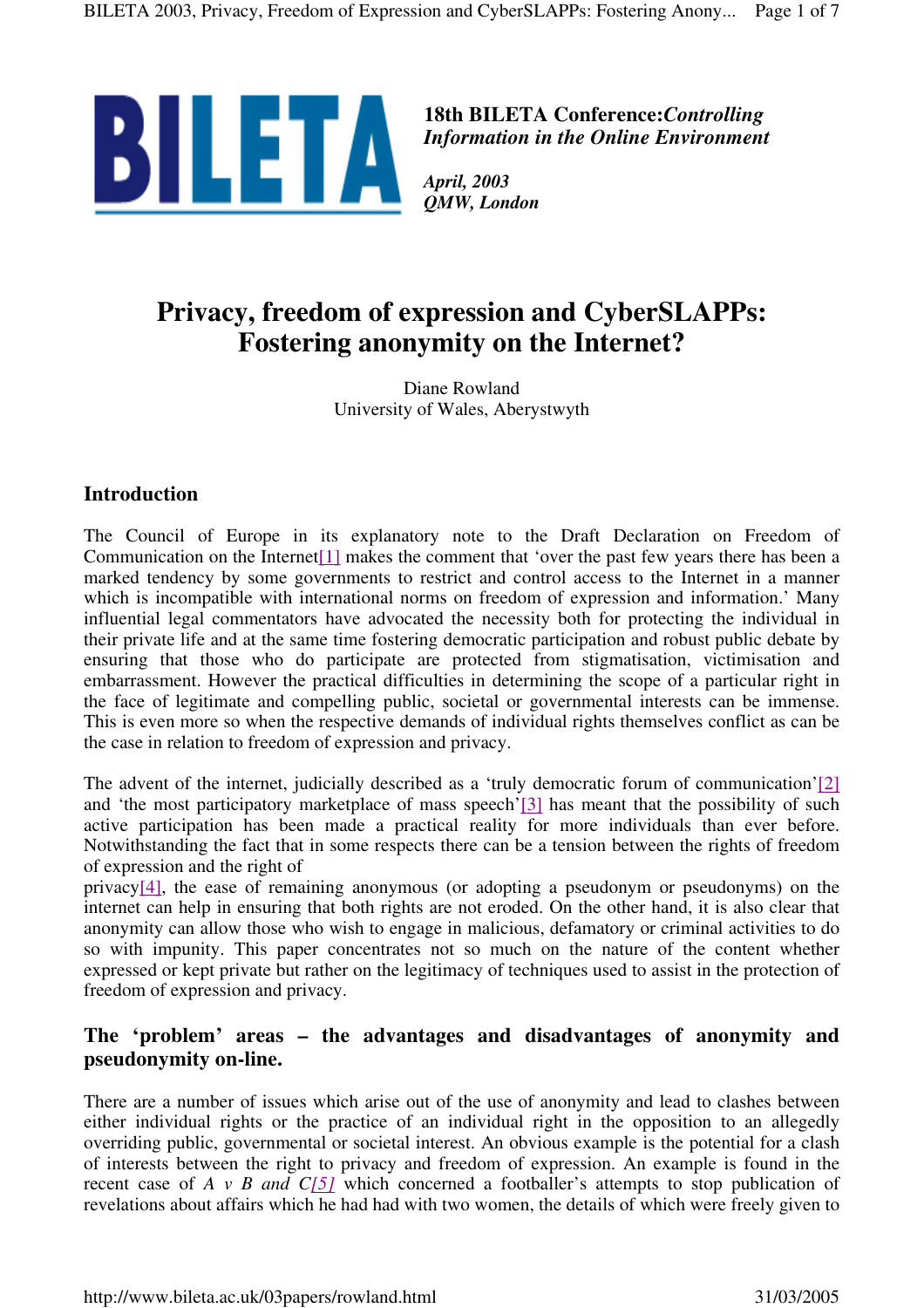a national newspaper by the women concerned. The Court of Appeal held that A's ability to keep the information private was necessarily restricted by the fact that the women had chosen to reveal the information, otherwise there would be no acknowledgement of their right to freedom of expression. On the other hand, it is without doubt that anonymity safeguards privacy and also safeguards freedom of expression. Many dissidents in oppressive regimes have found that they can only express their views safely[6] behind the shield of anonymity and even within an elected democracy, those who espouse views unpopular with the majority or even a powerful minority may prefer to shelter behind anonymity to avoid reprisals or even merely to ensure that the views expressed are not prejudged on the basis of the identity of the speaker.

The use of anonymity may impede criminal investigations. For some reason, perhaps the threat of almost unbounded damage[7], this seems to be far more of an issue in relation to anonymity on the internet as pointed out by the US Attorney General, John Ashcroft[8] 'attacks on networks, frauds, software piracy, corporate espionage and trafficking in child pornography are just some of the crimes facilitated by the Internet ... it is easy for a criminal to create a fictitious identity to perpetrate frauds, extortions and other crimes ... this anonymity can significantly complicate an investigation.' While not denying the truth in this statement, it is difficult to assess the extent of criminal use as a proportion of total Internet traffic in order to evaluate the justification for denying the benefits of anonymity to innocent users.

A related concern and of particular pertinence since September 11, the instigation of the 'war' on terrorism and the actual war in Iraq is the fear that the Internet provides a perfect communication tool for terrorists. Not only is it global in its reach but it can provide perfect security and secrecy behind a cloak of anonymity. In addition the fear of cyberterrorism where computer networks are themselves both the tools of terrorism and their targets provides another rationale for intervention and regulation.

### **A right to be anonymous?**

The US Supreme Court has considered the use of anonymity in the context of the guarantee of first amendment rights on several occasions. It was discussed in terms of the related right of freedom of association in *NAACP v Alabama[9]* and *Bates v Little Rock[10]* both of which concerned the rights of members of the National Association for the Advancement of Coloured People not to be identified as such. In *Talley v California[11]* in upholding the right to remain anonymous as an essential part of or adjunct to freedom of expression, it was pointed out that the reason for the decision in both *NAACP* and *Bates* was that 'identification and fear of reprisal might deter perfectly peaceful discussions of public matters of importance' and that 'persecuted groups and sects from time to time though out history have been able to criticize oppressive practices and laws either anonymously or **not at all**'[12]. The case concerned a challenge to a Californian law which proscribed the distribution of pamphlets anonymously, the purpose of the legislation being to prevent 'fraud, deceit, false advertising, negligent use of words, obscenity and libel'. It was, in other words, an attempt to use the law proactively as a preventive measure and in this context the views of Clark J, dissenting, are interesting. He felt that the interests of the public in enforcement had to be weighed against the right of Talley and was not convinced that he would suffer any injury by being identified. If this was the case his freedom of expression was not actually restricted which Clark felt was a necessary prerequisite if the legislation was to be struck down. He asserted however that he stood 'second to none in supporting Talley's right of free speech – but not his freedom of anonymity'. This is of course to neglect Talley's or any other person affected by the legislation subjective view that there freedom of expression had in fact been inhibited because they could not express their views anonymously.

The Supreme Court reached a similar decision in the later case of *McIntyre v Ohio[13]*, which, like *Talley* concerned a pamphlet distributed anonymously. The court noted that 'the decision in favour of anonymity may be motivated by fear of economic or official retaliation, by concern about social ostracism or merely by a desire to preserve as much of one's privacy as possible' and went on to find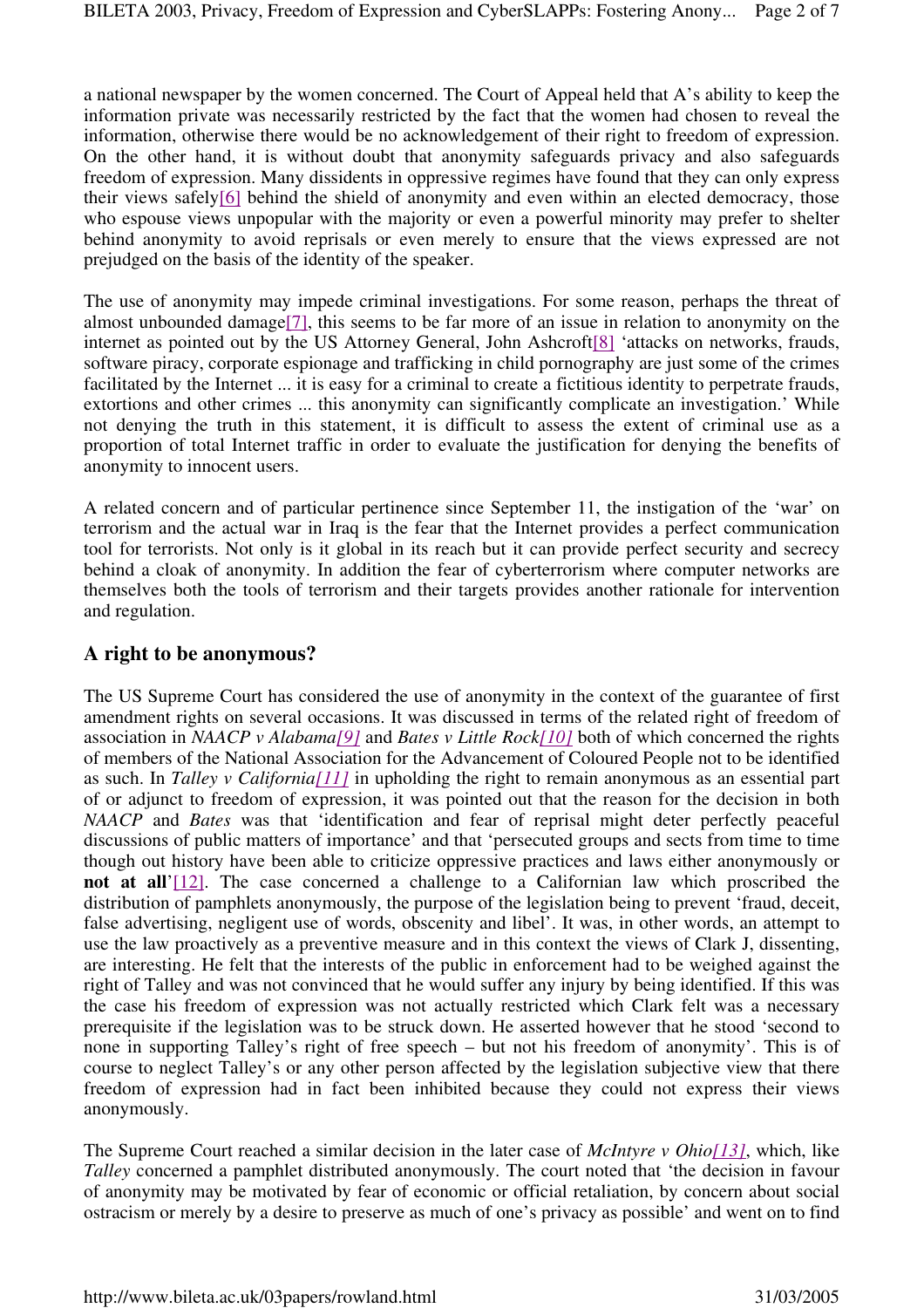that the public interest in anonymity unquestionably outweighed the public interest in disclosure and that this extended beyond purely literary works. As in *Talley*, one of the declared aims of the Ohio provision was to combat fraud on which the court's opinion was that

'[Ohio] cannot seek to punish fraud indirectly by indiscriminately outlawing a category of speech based on its content with no necessary relationship to the danger sought to be prevented. One would be hard pressed to think of a better example of the pitfalls of Ohio's blunderbuss approach than the facts of the case before us.'

The court noted that a perpetrator of fraud could easily evade the penalties in the statute by providing a false name as there was no provision requiring authentication. The dissenting judgment of Scalia J however points out that anonymity 'facilitates wrong by eliminating accountability which is ordinarily the very purpose of anonymity' – a view which would certainly have resonance for those who criticise the widespread use of anonymity on the internet.

The subject has been discussed most recently in *Watchtower Bible v Stratton[14]* where the Supreme Court essentially reiterated its existing stance that the right to speak anonymously is a necessary adjunct to freedom of expression as stated by the court in the earlier cases such as *Talley*, above*.* The small village of Stratton sought to protect its residents from intrusions caused by door to door campaigning and such like by requiring that all those who wished to engage in such activities must register and obtain a permit. The objective was to prevent fraud and crime and protect its citizens' privacy. As in the previous cases, the court found that the ordinance had an undesirably restrictive effect on innocent speech, that criminals would not in any case be deterred by the absence of a permit and that, in relation to privacy, 'the annoyance caused by an uninvited knock on the front door is the same whether or not the visitor is armed with a permit.'

In these cases, the Supreme Court has expressly acknowledged that those who hold unpopular opinions may need the protection of anonymity against those who strongly disagree with them whether private parties or even the government. Presumably this line of reasoning will continue post September 11th and now during the war in Iraq and at least one American politician has recognised that legislative enactments such as the US PATRIOT Act 'increase the opportunity for law enforcement and the intelligence community to return to an era where they monitored and sometimes harassed individuals who were merely exercising their First Amendment rights. Nothing that occurred on September 11 mandates that we return to such an era.'[15]

Protection for anonymous speech has allowed individuals to be frank in their views not only on political and other public issues but also about public figures themselves. On occasions those in the public eye have alleged that such anonymous comments were defamatory and this has also led to a number of lawsuits where the individuals concerned have brought civil suits in an attempt to uncover the identity of those acting anonymously, so called SLAPP lawsuits[16]. Libellous and defamatory comment is one type of speech which is often thought to be encouraged by the use of anonymous speech but these actions rarely succeed. The view of courts is that, notwithstanding the possibility of defamation, in the absence of blatant injury to reputation, the need to protect First amendment rights takes precedence. Indeed attempts to identify those speaking anonymously appears to imperil the protection offered by the First Amendment to such an extent that some 17 states have enacted anti-SLAPP statutes[17]. This right to anonymity has been expressly applied to the internet in cases such as *John Doe v 2theMart.com Inc [18]* albeit there has been recognition that the protection of first amendment rights has to be balanced against the interests of those seeking to remove the anonymity. Similar litigation to that described above has thus been spawned, sometimes referred to as cyberSLAPPS[19]. Since 1998 there have apparently been over 150 lawsuits filed by American companies against anonymous defendants who have posted allegedly defamatory remarks on the internet<sup>[20]</sup>. Where there is evidence that defamation can be proved many courts and commentators believe that no different standard should be applied to that which would pertain in ordinary print media but that anonymity should be preserved where necessary to 'foster open communication and robust debate' as pointed out in *2TheMart.com*[21]. In particular the court in *Dendrite* set out a four stage test to assist in determining the balance between the right to anonymous speech protected by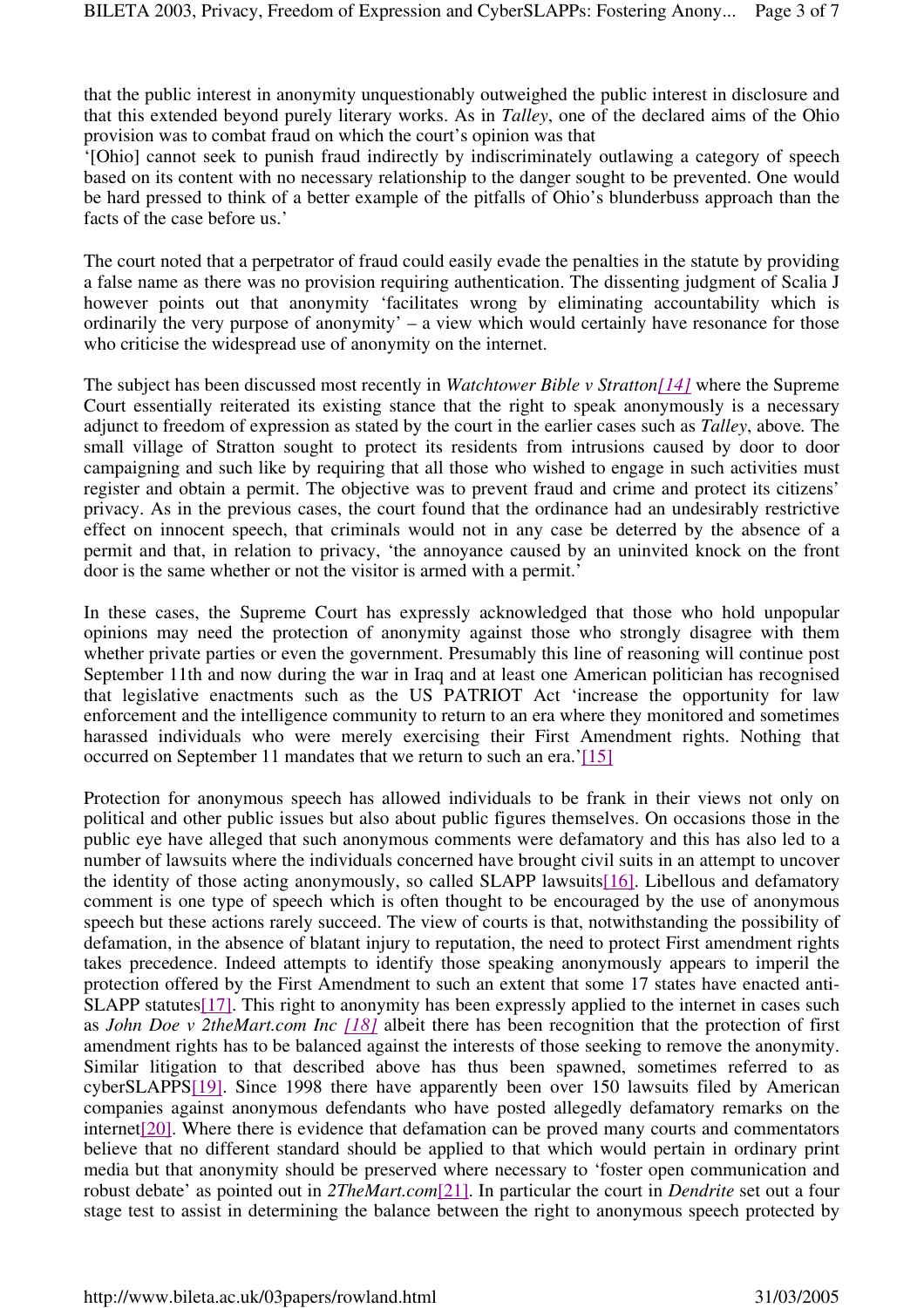the First Amendment and the opposing right to protection of reputation.

- The anonymous poster must be given due notice of the application to reveal his or her identity, together with a reasonable time to oppose the application.
- Precise details must be given of the statements about which complaint is made.
- There must be evidence to support a prima facie case against the anonymous poster.
- The balance must be made between the right of anonymous speech and the strength of the prima facie case taking into account the need for disclosure of identity for the case to proceed.

However the court pointed out that such a balance could only be made on a case-by case basis and the result has been a certain lack of consistency of approach. Nonetheless it is appears generally that, in the context of civil litigation, the US courts are not taking any different approach to the issue of anonymity on-line as providing an essential method of protecting freedom of expression where appropriate. A similar line of reasoning can be identified in *Columbia Insurance Company v Seescandy.com[22]* where the court allowed the registration of domain names pseudonymously.

The situation in the UK is a little different given the absence of a strong tradition of constitutionally protected freedom of speech. Nonetheless the philosopher John Stuart Mill espoused anonymity as a means of protecting free speech and his views are often referred to in the US case law. Despite this there has been no general discussion in the UK courts about the use and abuse of anonymity in this context – perhaps not surprising in a jurisdiction where everything is allowed except that which is forbidden. However the issue was discussed in relation to on-line defamation in *Totalise plc v Motley Fool Ltd*[23]. In this case, the court decided that the balance of interests lay with the removal of anonymity as a strong prima facie case of serious defamation had been made which could result in significant damage given the potentially vast audience on the Internet and that there was no other way of identifying the alleged defamer. Owen J had 'no hesitation' in arriving at this conclusion since when balancing the requisite interests 'the respect for and the protection of the privacy of those who choose to air their views in the most public of for a must take second place to the obligation imposed upon those who become involved in the tortuous acts of others to assist the party injured by those acts'. Although couched in rather different language, this outcome is probably not radically different from that which would be arrived at by a US court in similar circumstances.

The UK courts have also had reason to consider the clash between privacy and freedom of expression in a rather different context, that of data protection. Article 9 Data Protection Directive [24] which provides for exemptions or derogations from the usual data protection rules for journalistic, artistic or literary expression only (the so-called special purposes) if that is necessary to reconcile the right to privacy with freedom of expression. This has been implemented in the UK by s32 Data Protection Act 1998 and was recently considered at length by the Court of Appeal in *Campbell v Mirror Group Newspapers*.[25] Much of this discussion is of a technical nature concerning the detailed interpretation of the various sub-sections, although the case concerned Naomi Campbell's right to privacy rather than any specific issue relating to anonymity, it does demonstrate the approach of the court to balancing competing interests, both in terms of individual rights and in the wider public interest.

#### **Anonymity and Privacy**

Regulatory techniques including the law on data protection are not completely effective in protecting privacy on-line and the scope for their application to global networks such as the internet is uncertain. Anonymity is also an important method, perhaps the only reliable method, of protecting privacy on-line and has been recommended in the context of e-commerce by both the OECD and the Council of Europe subject to appropriate safeguards[26]. But it is clear that anonymity can be used for good and bad and, before anonymity is espoused as a panacea for all privacy problems, a balance must be found between its beneficial effects in enhancing both privacy protection and freedom of speech and its potential disadvantages specifically the facilitation of anti-social and illicit activities.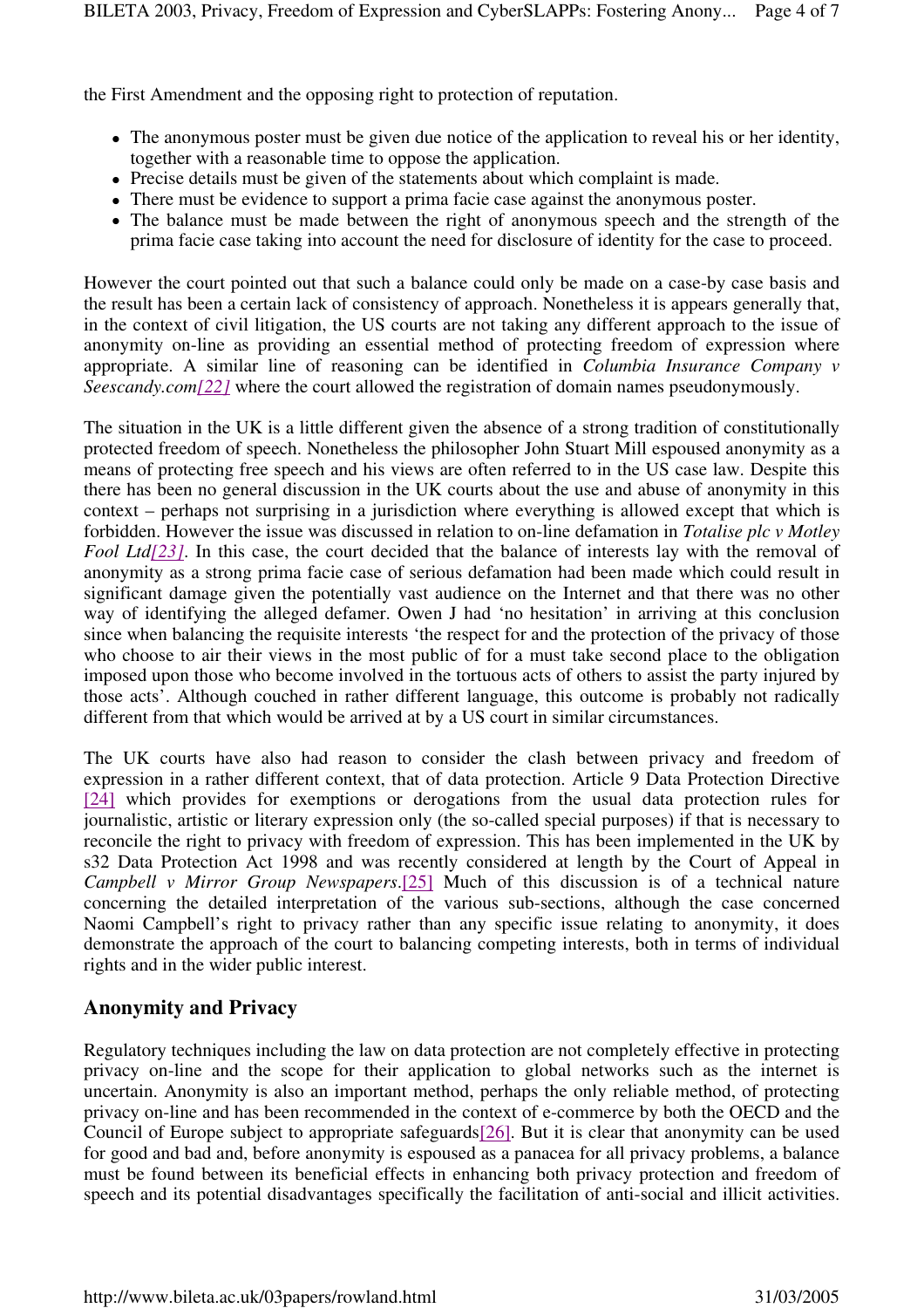Further, there needs to be some estimate of the magnitude of the potential problem on both sides namely the percentage of activities which may pose a threat to privacy compared to the volume of criminal activity together with the seriousness of the problems of either type i.e. a process akin to risk assessment. There are many unknowns (and perhaps unmeasurables) here but there is a very real danger of putting forward a solution without any realistic measure of either the likely success or even the potential harm or a serious consideration and evaluation of alternatives. At the end of the twentieth century it appeared that the organisations making recommendations in this area had accepted that balancing the risks involved led to a result which tended to favour the preservation of anonymity or perhaps the use of traceable pseudonymity notwithstanding the unpopularity of these views amongst law enforcement agencies. But attitudes have changed after September 11th and the pendulum may now be swinging in the opposite direction as a reaction to recent world events and justified on the basis of the war against terrorism and extended to include illicit activities more generally.[27]

#### **The 'real world' analogy – should the same standard be applied on and off-line?**

In the report of the President's working group on unlawful conduct on the internet[28] a constant theme is to apply the same standards on-line as are applied off-line and this is reiterated in the Council of Europe draft declaration referred to earlier. The reality however is that the analogy between real space and Cyberspace is not a perfect one. So although this might be a justifiable starting point it should not necessarily be regarded as an automatic finishing point. There are significant differences between real space and cyberspace which could affect both the manifestation of anonymity on-line and off-line and which therefore may have an impact on the appropriate balance of rights. To what extent might these differences of both quality and quantity be crucial in deciding whether these differences are sufficiently material to warrant a difference in standards? The true meaning of anonymity is lacking a name but this has also been extended to lacking distinctive features or individuality but should arguably not extend to the lack of identity as such. In real life it is possible to identify people without knowing their name, but this need not extend to knowing anything else about their characteristics. On the other hand on the internet, participants in a chat room, for instance, may have no knowledge of the actual names or characteristics of others on-line but yet can 'identify' them from their known characteristics (these could be quite different to those which they exhibit in the real world $[29]$ ) which relate only to a pseudonym and there is the very real possibility that one single person may be using several pseudonyms. Although someone in real life can assume several identities there are real limits to the range of possible identities – this is not such a problem on the internet. But on the internet as in real life the larger the community, the less likely it is that someone will be identified. These nuances of meaning (which could be attacked perhaps as a trivial argument of semantics) show that there are some occasions on which only the protection afforded by anonymity will protect the individual.

#### **Conclusions**

As shown above the analogy between activity in the real world and in Cyberspace is by no means a perfect one and the extent of the divergence should be taken into account in any proposals to limit the use and therefore the protection afforded to individual rights by the ability to remain anonymous. In respect of privacy, it is the case that surveillance of Internet use may be considerably easier than surveillance of activities in the real world. On the other hand, using technological means such as encryption and anonymising software, it is possible to use the Internet both without being identified and without the interceptor being able to view the contents of the communication. It is much more difficult in the real world to avoid being at least identifiable, even if technically still anonymous. However day to day real world surveillance in the form of CCTV etc. has to conform to a Code of Practice[30] which includes a requirement of warnings and so on – surveillance of internet use is likely to be a much more covert activity even if the user is aware that it may occur or that there is a power to do so. Anonymity has been espoused by various international and intergovernmental organisations as a suitable tool for protecting the privacy of consumers in relation to e-commerce.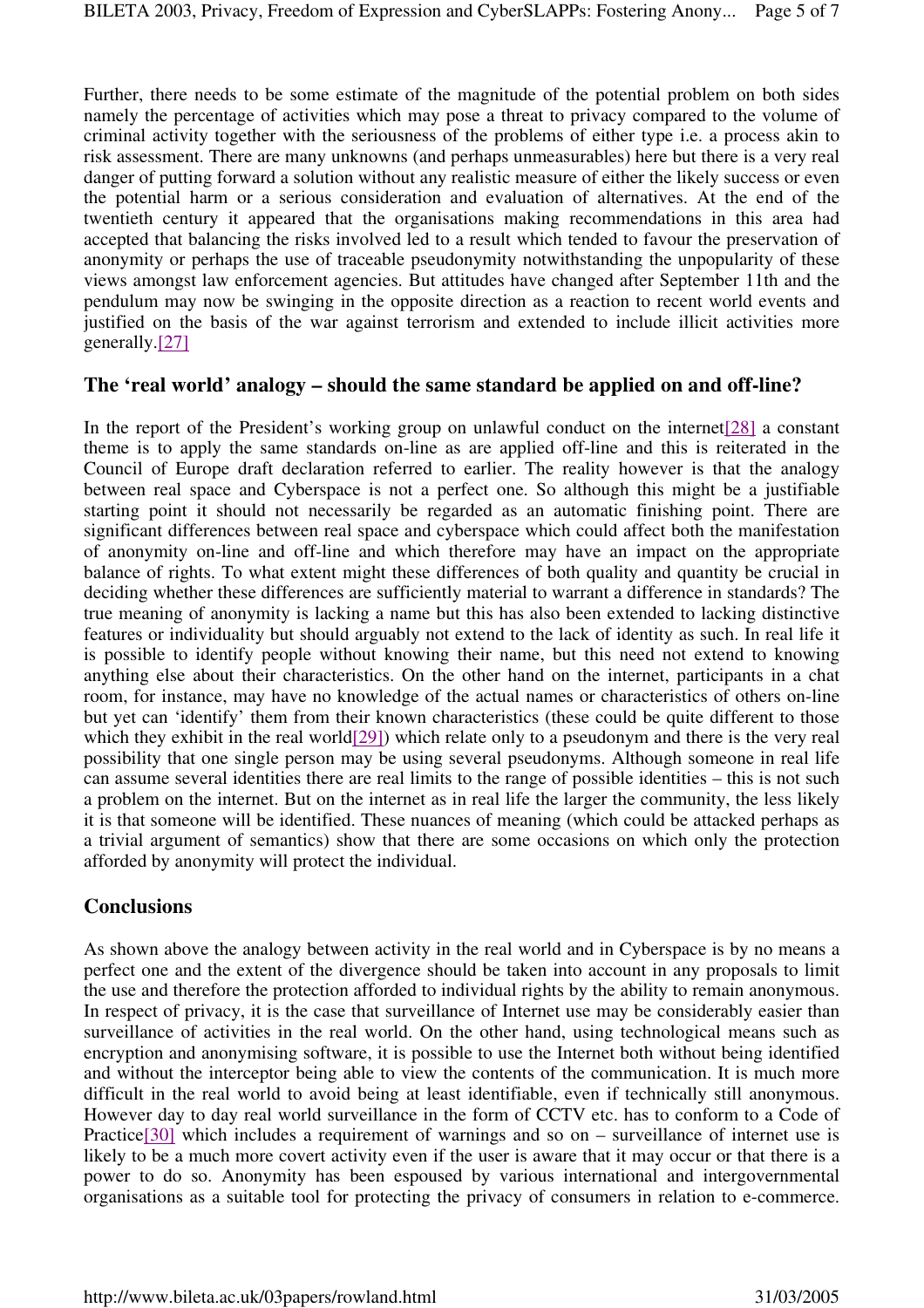Interestingly although arguably such consumers might also be able to browse in shopping malls anonymously in real life they would nevertheless be likely to remain identifiable.

In my 2000 Bileta paper[31] I suggested that traceable pseudonymity was capable of balancing all of these factors in principle and that there was no greater threat that could only be satisfactorily dealt with by the assurance of complete anonymity. Since then the political climate has polarised and this may now represent an over-generalisation. Unlike anonymity, traceable pseudonymity requires some agreed scheme with certain bodies who would then retain the true identities of those using pseudonyms. However it is arguable whether such a scheme would or could be workable in practice. There are too many technological ways by which the average internet user can send anonymous mail or can avail themselves of a pseudonym and there is little incentive to comply with a prescribed scheme, whether or not it purports to be mandatory. Identity checks, even geographical location, online are notoriously difficult to implement. However Governments are increasingly nervous of anonymous/pseudonymous traffic on the internet and conversely users are increasingly nervous of governments using their powers to intercept and force identification of those who attempt to hide behind a cloak of anonymity for good or bad reason.

Principle 7 of the Council of Europe draft declaration concerns the right to remain anonymous for reasons connected with both privacy and freedom of expression:

In order to ensure protection against on-line surveillance and to enhance the free expression of information and ideas, Member States should respect the will of users of the internet not to disclose their identity. This does not prevent member States from taking measures and co-operating in order to trace those responsible for criminal deeds ...'

The two-fold protection which this offers ensures both that freedom of expression is not unnecessarily inhibited and also that society is not deprived of potentially valuable information and ideas, and also that users are safeguarded against unwarranted on-line surveillance by public or private entities. The consequence of this is that the use of anonymity tools and software should not be restricted without just cause i.e. any action taken should be proportional to the risk (taking account also perhaps of elements related to the perceived risk). One problem which may merit further investigation is the relative effectiveness of proactive and reactive measures in this regard. Whereas in some areas of law, provisions only provide a remedy after the event there is a growing trend, often in relation to activities perceived as 'high risk', to try and address the matter at source with more proactive provisions. These are far more difficult to formulate, apply and enforce and unless proportional to the actual risk are likely to affect adversely the law-abiding user without necessarily providing any adequate control of the risk originally identified. It was this type of reaction which led to the type of 'blunderbuss' approach referred to in *McIntyre v Ohio[32]*. There are many millions of users of the internet and it is likely that the percentage of those who would abuse its resources is relatively small such that it may be unnecessary to resort to such tactics. If this is the case then there is no reason why anonymity should not be the default for most applications if desired.

<sup>[1]</sup> CDMM (2002) Misc18 29 November 2002.

<sup>[2]</sup> *Doe v 2theMart.com Inc* 140 F Supp 2d 1088, 1097.

<sup>[3] 929</sup> F Supp 824, 881 (ED Pa 1996).

<sup>[4]</sup> See e.g. Directive 95/46EC Article 9, Data Protection Act 1998 s32 and discussion in *Campbell v*